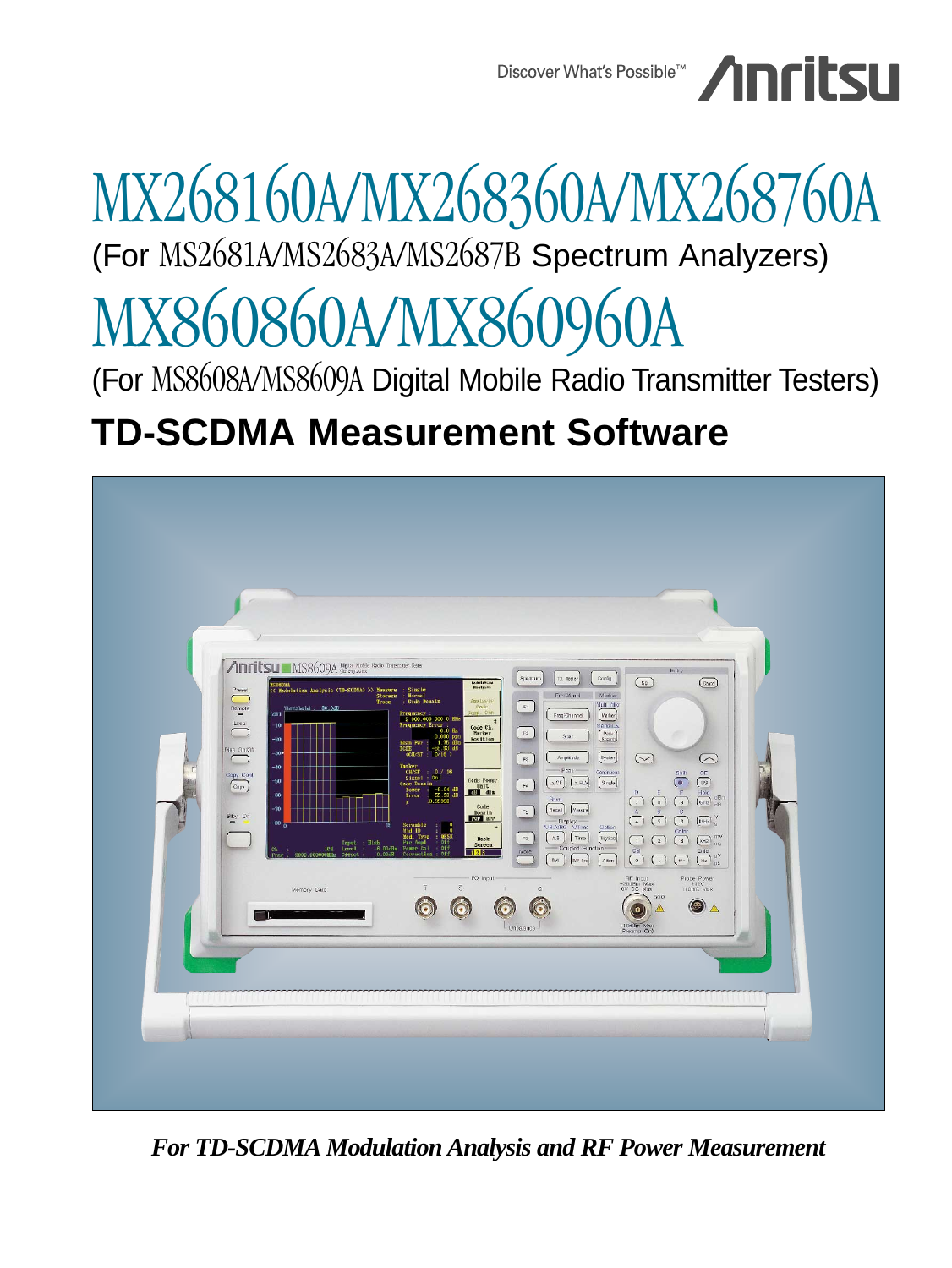### **Supports Modulation Analysis and RF Power Measurement of TD-SCDMA Compliant UE/BTS**

The MX268160A/MX268360A/MX268760A/MX860860A/ MX860960A TD-SCDMA measurement software is application software used by the MS2681A/MS2683A/MS2687B Spectrum Analyzers and the MS8608A/MS8609A Digital Mobile Radio Transmitter Testers.

When installed in the MS2681A/MS2683A/MS2687B or the MS8608A/MS8609A, it supports modulation measurement and RF power measurement for TD-SCDMA, which is one of 3GPP standards proposed for deployment in China.

### **• Measurement Items [Common to Uplink and Downlink]**

- Frequency, Frequency Error
- RMS EVM, Peak EVM
- Peak Code Domain Error
- Phase Error, Magnitude Error
- RF Power (Slot, Subframe, Leading, Trailing)\*

### **Parameter Settings**

This screen is used to set basic parameters such as frequency and signal type. After setting, a simple operation completes each measurement.



\* "Transmit ON/OFF power" measurement is not supported.

### **Modulation Analysis Measurement [1]**

Results such as frequency error, EVM, and PCDE as well as modulation analysis results are displayed together.



Various display methods such as Phase Error and Magnitude Error can be chosen. High-accuracy measurements are performed, reducing the residual vector error (rms) to 0.8% (typ.).

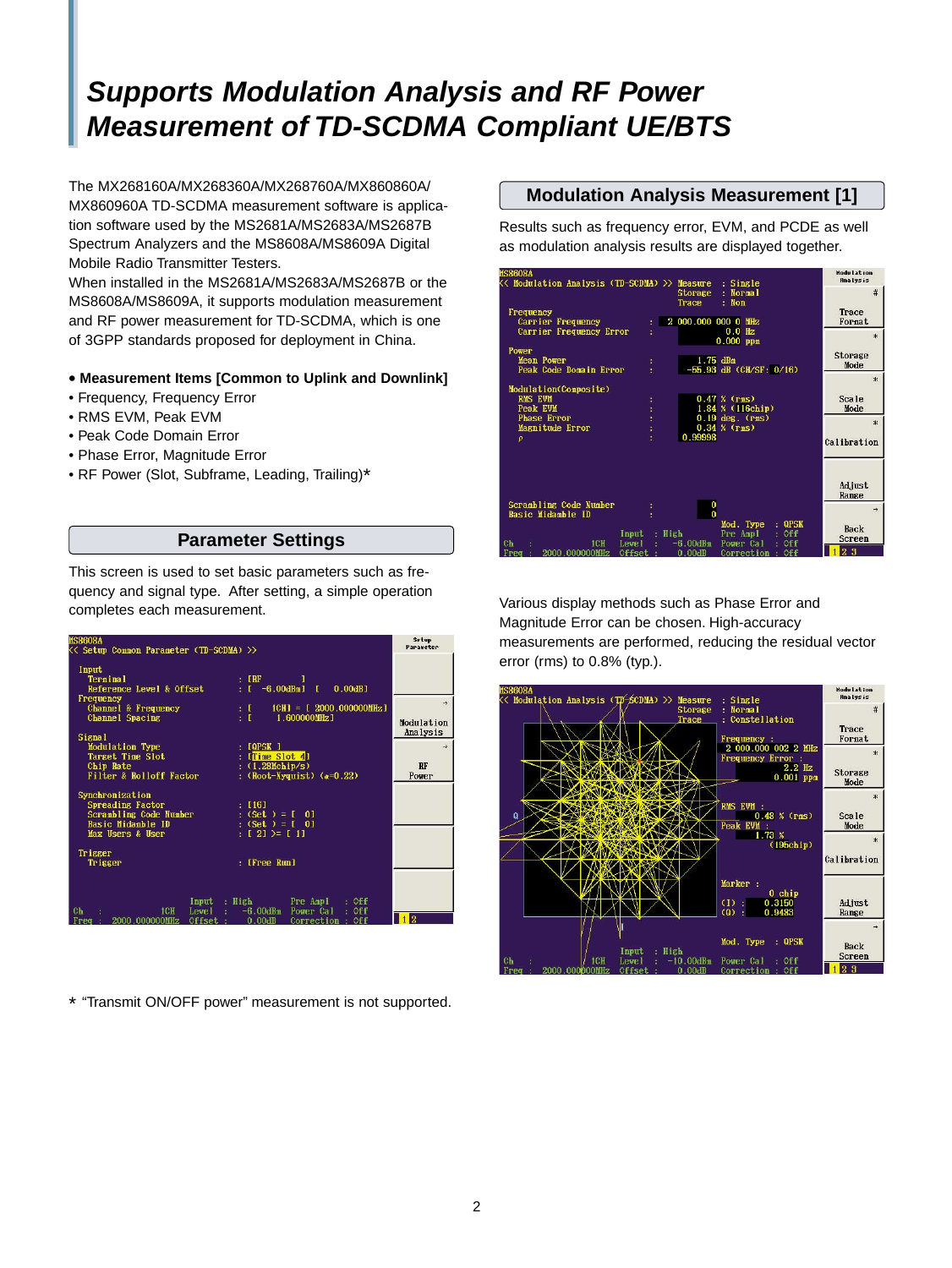### **Modulation Analysis Measurement [2]**

The power of each code can be visually monitored using code domain displays (Code Domain Power, Code Domain Error).



Each code channel can be analyzed, and the results for the code channel at the marked position are displayed.



#### **RF Power Measurement**

The specified burst is searched from DwPTS and the RF power measured. The Filtered Mean Power, Subframe Power, and Peak Power are listed.



There are four display methods: Slot, Subframe, Leading, and Trailing, These displays enable flexible use matching the measurement conditions.

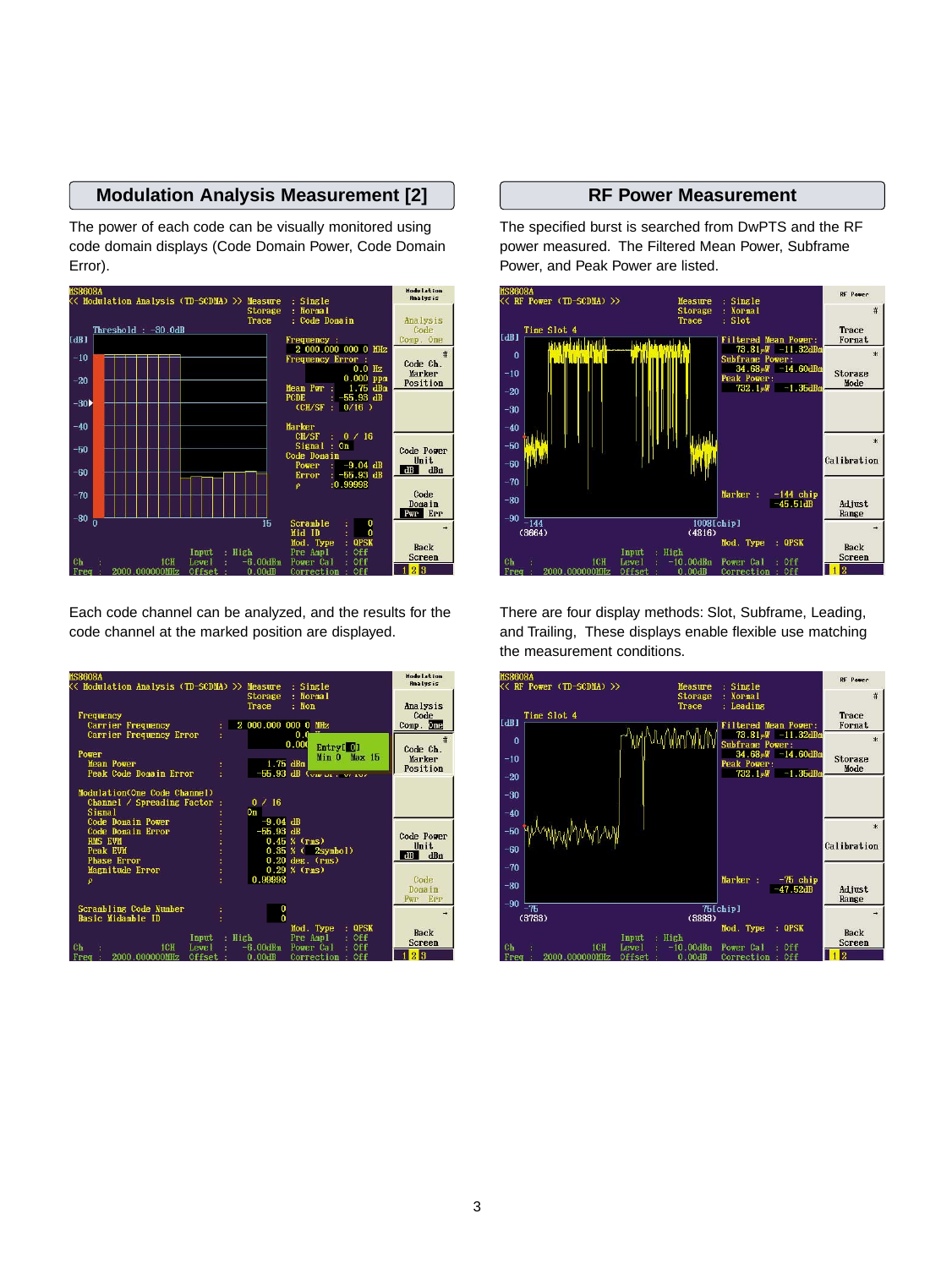### **Specifications (For MX268160A/MX268360A/MX268760A)**

The following specifications are guaranteed after the warm-up of a mainframe (30 minutes or more) and the internal level is optimized (the internal receiver range is automatically adjusted by pushing the Adjust Range key). Power values show burst mean power. The "pre-amp on" specification for MS2681A and MS2683A applies when options MS2681A-08/MS2683A-08 are installed.

| Model                   |                                | MX268160A                                                                                        | MX268360A                                                | MX268760A                                               |
|-------------------------|--------------------------------|--------------------------------------------------------------------------------------------------|----------------------------------------------------------|---------------------------------------------------------|
|                         | Measurement                    | 50 MHz to 3.0 GHz                                                                                |                                                          | 50 MHz to 3.0 GHz                                       |
|                         | frequency range                |                                                                                                  | 50 MHz to 2.3 GHz (MS2681A-08 / MS2683A-08 is installed) |                                                         |
|                         | Measurement level              | $-40$ to $+30$ dBm (Pre-amp off)                                                                 |                                                          | $-40$ to $+30$ dBm                                      |
|                         | range                          | $-60$ to $+10$ dBm (Pre-amp on)                                                                  |                                                          |                                                         |
|                         |                                | Carrier frequency, carrier frequency error, EVM (RMS), EVM (Peak), phase error (RMS), amplitude  |                                                          |                                                         |
|                         | Measurement items              | error (RMS), origin offset, code domain power, code domain error, peek code domain error,        |                                                          |                                                         |
|                         |                                | waveform quality, Tx power                                                                       |                                                          |                                                         |
|                         |                                | $\pm$ (reference frequency accuracy + 10 Hz)                                                     |                                                          | $\pm$ (reference frequency accuracy + 10 Hz)            |
|                         | Carrier frequency<br>accuracy  | At 1 code channel                                                                                |                                                          | At 1 code channel                                       |
|                         |                                | Input level: $\geq -30$ dBm (Pre-amp off)                                                        |                                                          | Input level: ≥-30 dBm                                   |
|                         |                                | Input level: ≥-40 dBm (Pre-amp on)                                                               |                                                          |                                                         |
|                         | Modulation accuracy            | $<$ 2.0% (rms)                                                                                   |                                                          | <2.0% (rms)                                             |
|                         |                                | At 1 code channel                                                                                |                                                          | At 1 code channel                                       |
|                         | (residual vector error)        | Input level: $\geq -30$ dBm (Pre-amp off)                                                        |                                                          | Input level: ≥-30 dBm                                   |
|                         |                                | Input level: $\geq -40$ dBm (Pre-amp on)                                                         |                                                          |                                                         |
| Modulation/             |                                | $±0.5$ dB                                                                                        |                                                          | $\pm 0.5$ dB                                            |
| frequency               | Origin offset                  | Relative to signal with origin offset of -30 dBc                                                 |                                                          | Relative to signal with origin offset of -30 dBc        |
| measurement             | accuracy                       | at 1 code channel                                                                                |                                                          | at 1 code channel                                       |
|                         |                                | Input level: ≥-30 dBm (Pre-amp off)                                                              |                                                          | Input level: ≥-30 dBm                                   |
|                         |                                | Input level: $\geq -40$ dBm (Pre-amp on)                                                         |                                                          |                                                         |
|                         |                                | $\pm 0.1$ dB (code power $\geq -10$ dBc)                                                         |                                                          | $\pm 0.1$ dB (code power $\ge -10$ dBc)                 |
|                         | Code domain power<br>accuracy  | $\pm 0.3$ dB (code power $\ge -25$ dBc)                                                          |                                                          | ±0.3 dB (code power ≥-25 dBc)                           |
|                         |                                | The input signal does not have the origin offset                                                 |                                                          | The input signal does not have the origin<br>offset     |
|                         |                                | At relative value (dB) display<br>Input level: $\geq -10$ dBm (Pre-amp off)                      |                                                          |                                                         |
|                         |                                | Input level: $\geq -20$ dBm (Pre-amp on)                                                         |                                                          | At relative value (dB) display<br>Input level: ≥-10 dBm |
|                         |                                | Residual error: <- 50 dB                                                                         |                                                          | Residual error: <- 50 dB                                |
|                         |                                | Accuracy: $\pm 0.5$ dB (Error: $-30$ dB)                                                         |                                                          | Accuracy: $\pm 0.5$ dB (Error: $-30$ dB)                |
|                         | Code domain error              | Spread factor: 16                                                                                |                                                          | Spread factor: 16                                       |
|                         |                                | The input signal does not have the origin offset                                                 |                                                          | The input signal does not have the origin               |
|                         |                                | Input level: $\geq -10$ dBm (Pre-amp off)                                                        |                                                          | offset                                                  |
|                         |                                | Input level: $\geq -20$ dBm (Pre-amp on)                                                         |                                                          | Input level: ≥-10 dBm                                   |
|                         | Waveform display               | Constellation display, EVM vs. Chip, Phase error vs. Chip, Amplitude error vs. Chip, Code domain |                                                          |                                                         |
|                         |                                | 50 MHz to 3.0 GHz, 50 MHz to 2.3 GHz                                                             |                                                          | 50 MHz to 3.0 GHz                                       |
|                         | Frequency range                | (MS2681A-08 / MS2683A-08 is installed)                                                           |                                                          |                                                         |
|                         | Measurement level              | $-40$ to $+30$ dBm (Pre-amp off)                                                                 |                                                          |                                                         |
| RF power<br>measurement | range                          | $-60$ to $+10$ dBm (Pre-amp on)                                                                  |                                                          | $-40$ to $+30$ dBm                                      |
|                         | Tx power accuracy              | $±3$ dB (Typical)                                                                                |                                                          |                                                         |
|                         |                                | Measurement range:                                                                               |                                                          | $\pm 3$ dB (Typical)                                    |
|                         |                                | $-10$ to $+30$ dBm (Pre-amp off)                                                                 |                                                          | Measurement range: $-10$ to $+30$ dBm                   |
|                         |                                | $-10$ to $+10$ dBm (Pre-amp on)                                                                  |                                                          |                                                         |
|                         | Power measurement<br>linearity | $\pm 0.2$ dB (0 to $-40$ dB)                                                                     |                                                          |                                                         |
|                         |                                | After optimized internal level, When the reference                                               |                                                          | $\pm 0.2$ dB (0 to $-40$ dB)                            |
|                         |                                | level setting is not changed.                                                                    |                                                          | After optimized internal level, When the                |
|                         |                                | Input level: $\geq -10$ dBm (Pre-amp off)                                                        |                                                          | reference level setting is not changed.                 |
|                         |                                | Input level: ≥-20 dBm (Pre-amp on)                                                               |                                                          | Input level: ≥-10 dBm                                   |
|                         | Dynamic range                  | $\geq$ 50 dB (Typical)                                                                           |                                                          | $\geq$ 50 dB (Typical)                                  |
|                         |                                | The reference level setting is not changed.                                                      |                                                          | The reference level setting is not changed.             |
|                         | Waveform display               | Slot display, sub-frame display, leading display, trailing                                       |                                                          |                                                         |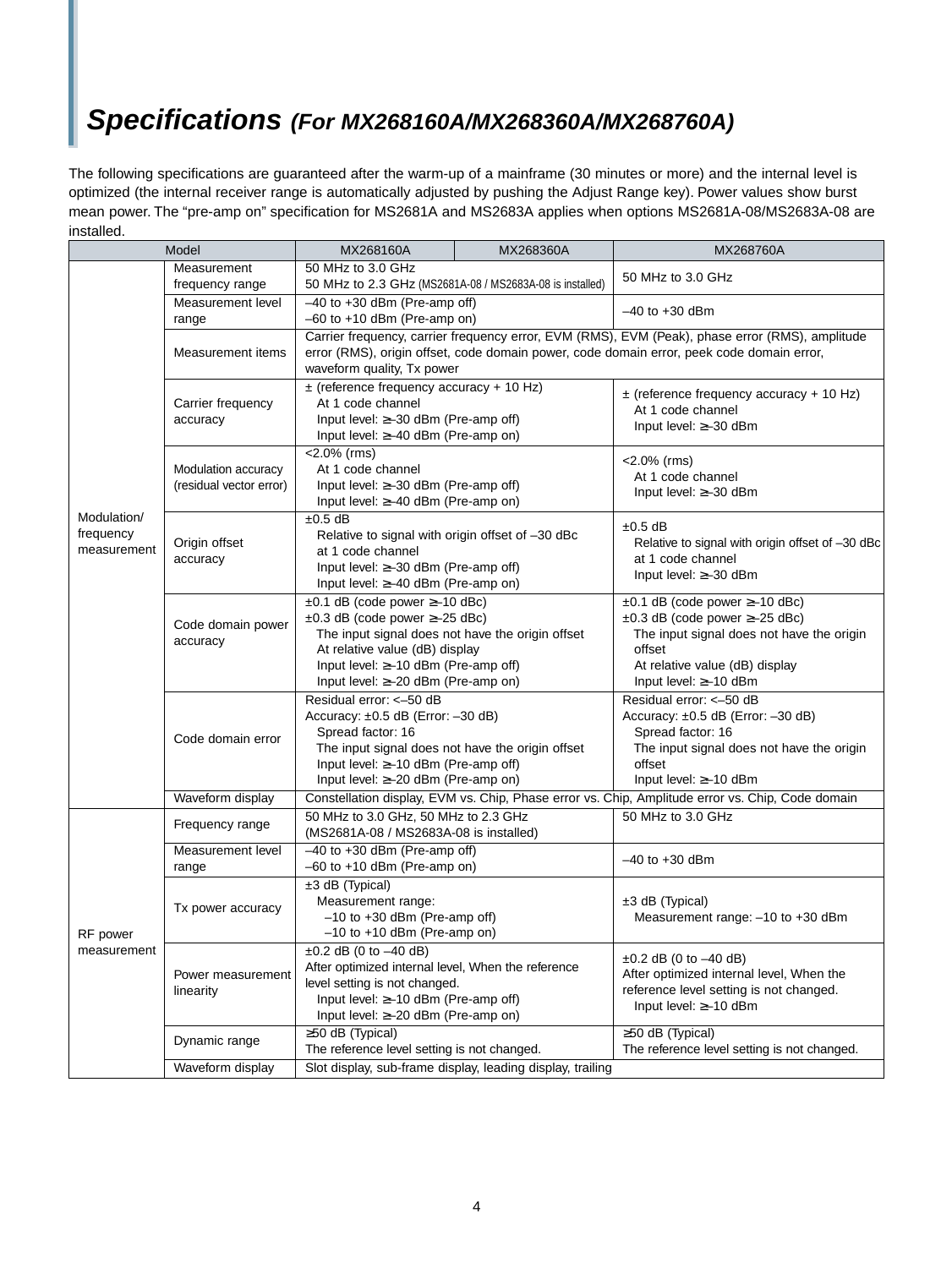|            | Model                              | MX268160A                                                                                                                                                                                                           | MX268360A | MX268760A |  |  |
|------------|------------------------------------|---------------------------------------------------------------------------------------------------------------------------------------------------------------------------------------------------------------------|-----------|-----------|--|--|
| IQ input * | Input impedance                    | MΩ (parallel capacitance: <100 pF), 50 Ω                                                                                                                                                                            |           |           |  |  |
|            | Balance input                      | Differential voltage: 0.1 to 1.0 Vp-p (input terminals)<br>In-phase voltage: $\pm 2.5$ V (input terminals)                                                                                                          |           |           |  |  |
|            | Unbalance input                    | 0.1 to 1.0 Vp-p (input terminals), DC/AC coupling: Changeable                                                                                                                                                       |           |           |  |  |
|            | Measurement items                  | EVM (RMS), EVM (Peak), phase error (RMS), amplitude error (RMS), origin offset, code domain<br>power, code domain error, peek code domain error, waveform quality, mean power,<br>RRC filtered mean power, IQ level |           |           |  |  |
|            | Modulation accuracy<br>measurement | Residual vector error: <2% (rms) (Typical)<br>The input signal dose not have the origin offset<br>DC coupling, Input level: $\geq 0.1$ V (rms)                                                                      |           |           |  |  |
|            | IQ level measurement               | Measures and displays input level of I and Q (rms, p-p)                                                                                                                                                             |           |           |  |  |
|            | IQ phase difference<br>measurement | When a CW signal is inputted to the I and Q input terminals, measures and displays the phase<br>difference between the I-phase and Q-phase signals.                                                                 |           |           |  |  |

\* IQ balance input is enabled when MS2681A-17 / MS2683A-17 is installed.

IQ unbalance input is enabled when MS2681A-18 / MS2683A-18 / MS2687B-18 is installed.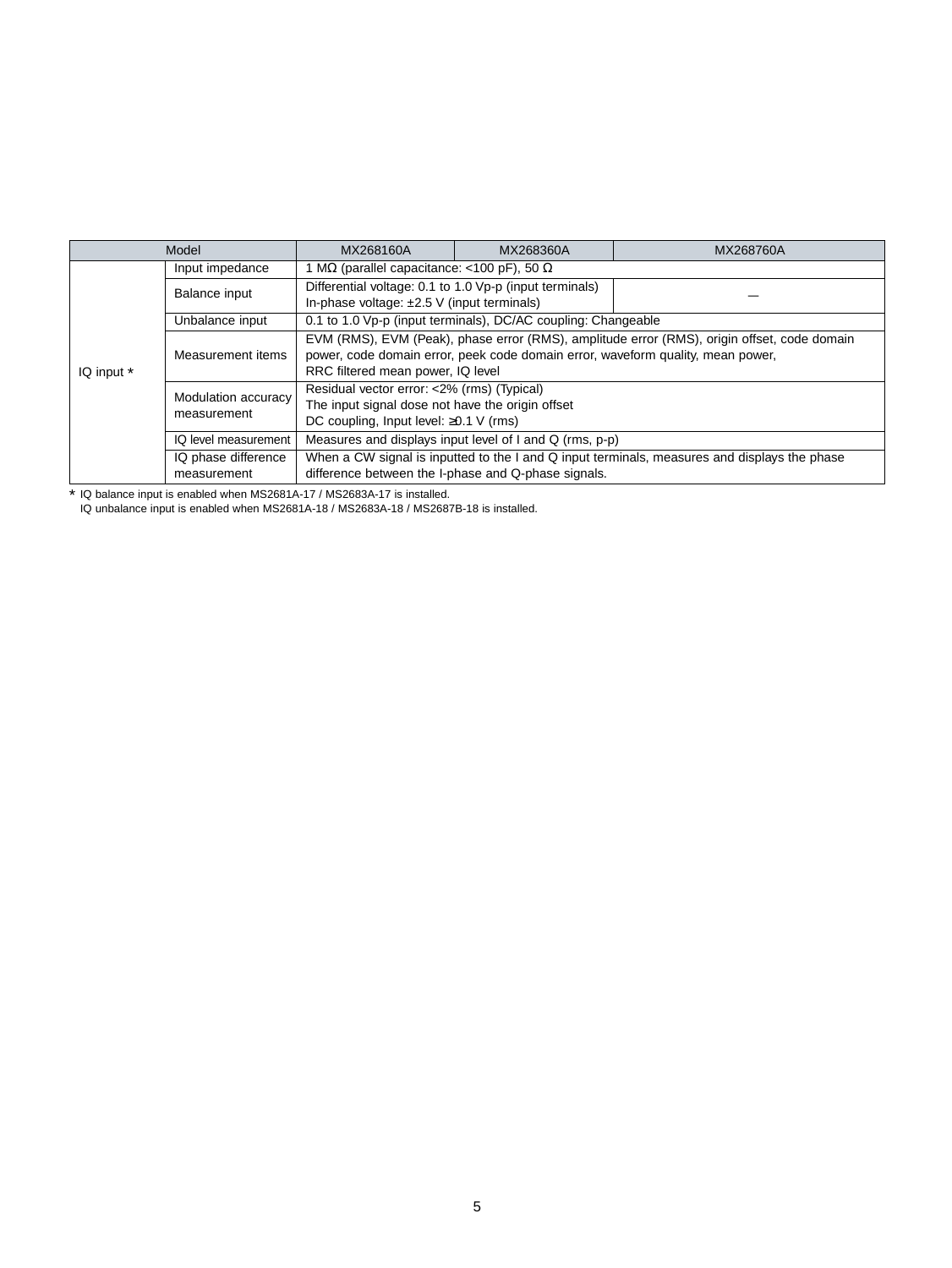### **Specifications (For MX860860A/MX860960A)**

The following specifications are guaranteed after the warm-up of a mainframe (30 minutes or more) and the internal level is optimized (the internal receiver range is automatically adjusted by pushing the Adjust Range key). Power values show burst mean power. The "pre-amp on" specification for MS8608A and MS8609A applies when options MS8608A-08/MS8609A-08 are installed.

| Model                                   |                                                | MX860860A                                                                                                                                                                                                                                                                                                                                              | MX860960A                                                                                                                                                                                                                                                          |  |
|-----------------------------------------|------------------------------------------------|--------------------------------------------------------------------------------------------------------------------------------------------------------------------------------------------------------------------------------------------------------------------------------------------------------------------------------------------------------|--------------------------------------------------------------------------------------------------------------------------------------------------------------------------------------------------------------------------------------------------------------------|--|
| Modulation/<br>frequency<br>measurement | Measurement<br>frequency range                 | 50 MHz to 3.0 GHz, 50 MHz to 2.3 GHz (MS8608A-08 / MS8609A-08 / MS8609A-30 is installed)                                                                                                                                                                                                                                                               |                                                                                                                                                                                                                                                                    |  |
|                                         | Measurement level<br>range                     | $-20$ to $+40$ dBm (high power input)<br>-40 to +20 dBm (low power input, Pre-amp off)<br>-60 to +10 dBm (low power input, Pre-amp on)                                                                                                                                                                                                                 | $-40$ to $+20$ dBm (Pre-amp off)<br>$-60$ to $+10$ dBm (Pre-amp on)<br>-40 to +26 dBm (MS8609A-32 is installed, Pre-amp off)<br>$-60$ to $+10$ dBm (MS8609A-32 is installed, Pre-amp on)                                                                           |  |
|                                         | Measurement items                              | Carrier frequency, carrier frequency error, EVM (RMS), EVM (Peak), phase error (RMS), amplitude<br>error (RMS), origin offset, code domain power, code domain error, peek code domain error,<br>waveform quality, Tx power                                                                                                                             |                                                                                                                                                                                                                                                                    |  |
|                                         | Carrier frequency<br>accuracy                  | $\pm$ (reference frequency accuracy + 10 Hz)<br>At 1 code channel<br>Input level: $\geq -10$ dBm (high power input)<br>Input level: ≥-30 dBm<br>(low power input, Pre-amp off)<br>Input level: ≥-40 dBm<br>(low power input, Pre-amp on)                                                                                                               | $\pm$ (reference frequency accuracy + 10 Hz)<br>At 1 code channel<br>Input level: $\geq -30$ dBm (Pre-amp off)<br>Input level: $\geq -40$ dBm (Pre-amp on)                                                                                                         |  |
|                                         | Modulation accuracy<br>(residual vector error) | $< 2.0 %$ (rms)<br>At 1 code channel<br>Input level: $\geq -10$ dBm (high power input)<br>Input level: ≥-30 dBm<br>(low power input, Pre-amp off)<br>Input level: ≥-40 dBm<br>(low power input, Pre-amp on)                                                                                                                                            | $<$ 2.0 % (rms)<br>At 1 code channel<br>Input level: $\geq -30$ dBm (Pre-amp off)<br>Input level: $\geq -40$ dBm (Pre-amp on)                                                                                                                                      |  |
|                                         | Origin offset<br>accuracy                      | $±0.5$ dB<br>Relative to signal with origin offset of -30 dBc<br>at 1 code channel<br>Input level: $\geq -10$ dBm (high power input)<br>Input level: ≥-30 dBm<br>(low power input, Pre-amp off)<br>Input level: ≥-40 dBm<br>(low power input, Pre-amp on)                                                                                              | $\pm 0.5$ dB<br>Relative to signal with origin offset of $-30$ dBc<br>at 1 code channel<br>Input level: $\geq$ -30 dBm (Pre-amp off)<br>Input level: $\geq -40$ dBm (Pre-amp on)                                                                                   |  |
|                                         | Code domain power<br>accuracy                  | $\pm 0.1$ dB (code power $\geq -10$ dBc)<br>$\pm 0.3$ dB (code power $\ge -25$ dBc)<br>The input signal does not have the origin offset<br>At relative value (dB) display<br>Input level: $\geq +10$ dBm (high power input)<br>Input level: $\geq -10$ dBm<br>(low power input, Pre-amp off)<br>Input level: ≥-20 dBm<br>(low power input, Pre-amp on) | $\pm 0.1$ dB (code power $\geq -10$ dBc)<br>$\pm 0.3$ dB (code power $\ge -25$ dBc)<br>The input signal does not have the origin offset<br>At relative value (dB) display<br>Input level: $\geq -10$ dBm (Pre-amp off)<br>Input level: $\geq -20$ dBm (Pre-amp on) |  |
|                                         | Code domain error                              | Residual error: <- 50 dB<br>Accuracy: $\pm 0.5$ dB (Error: $-30$ dB)<br>Spread factor: 16<br>The input signal does not have the origin offset<br>Input level: $\geq +10$ dBm (high power input)<br>Input level: $\geq -10$ dBm<br>(low power input, Pre-amp off)<br>Input level: ≥-20 dBm<br>(low power input, Pre-amp on)                             | Residual error: <- 50 dB<br>Accuracy: ±0.5 dB (Error: -30 dB)<br>Spread factor: 16<br>The input signal does not have the origin offset<br>Input level: $\geq -10$ dBm (Pre-amp off)<br>Input level: $\geq -20$ dBm (Pre-amp on)                                    |  |
|                                         | Waveform display                               | Constellation display, EVM vs. Chip, Phase error vs. Chip, Amplitude error vs. Chip, Code domain                                                                                                                                                                                                                                                       |                                                                                                                                                                                                                                                                    |  |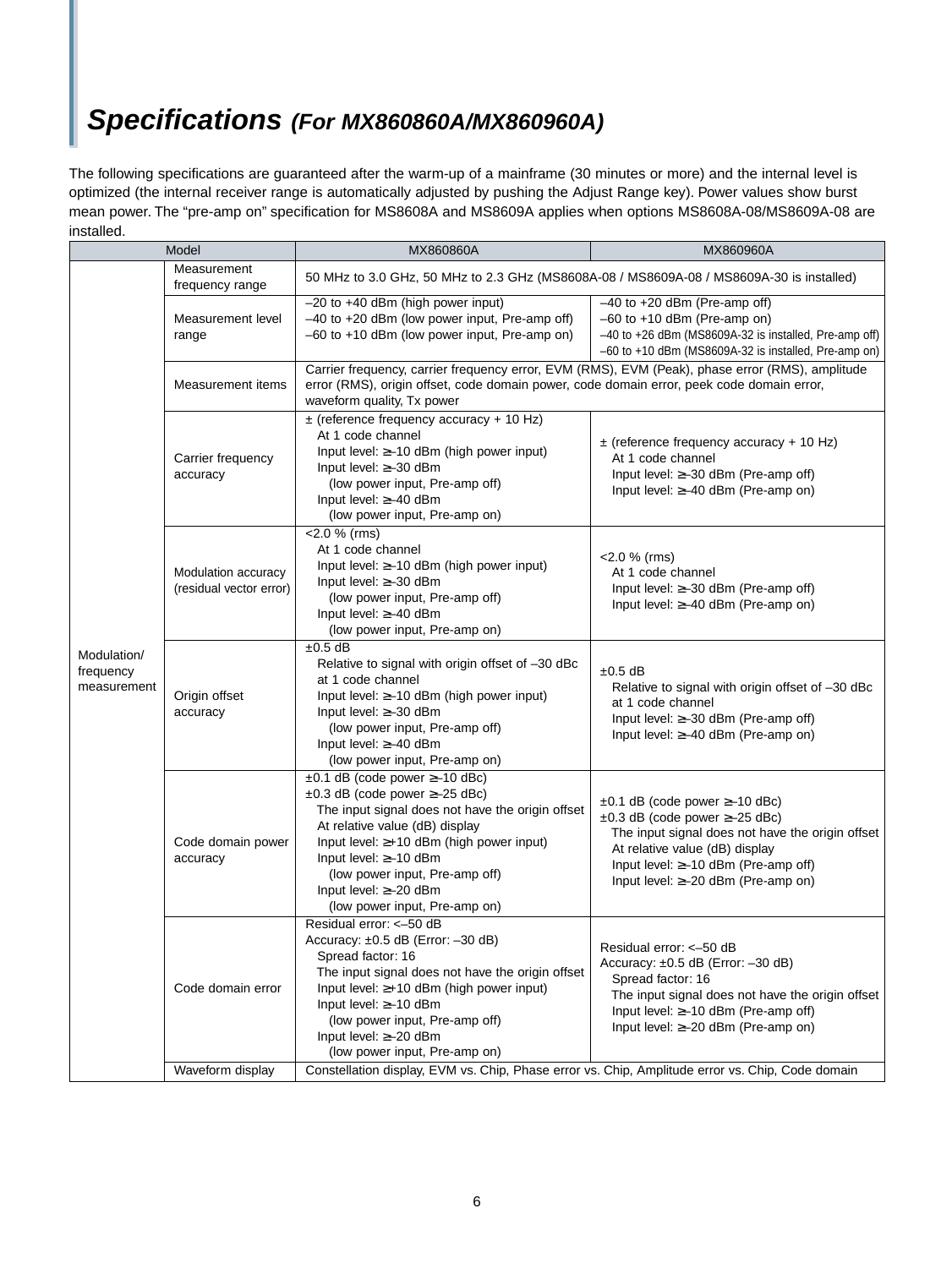|                         | Model                              | MX860860A                                                                                                                                                                                                                                                                                  | MX860960A                                                                                                                                                                                                                                                                                                             |  |
|-------------------------|------------------------------------|--------------------------------------------------------------------------------------------------------------------------------------------------------------------------------------------------------------------------------------------------------------------------------------------|-----------------------------------------------------------------------------------------------------------------------------------------------------------------------------------------------------------------------------------------------------------------------------------------------------------------------|--|
| RF power<br>measurement | Measurement<br>frequency range     | 50 MHz to 3.0 GHz, 50 MHz to 2.3 GHz (MS8608A-08 / MS8609A-08 / MS8609A-30 is installed)                                                                                                                                                                                                   |                                                                                                                                                                                                                                                                                                                       |  |
|                         | Measurement level<br>range         | -20 to +40 dBm (high power input)<br>-40 to +20 dBm (low power input, Pre-amp off)<br>-60 to +10 dBm (low power input, Pre-amp on)                                                                                                                                                         | $-40$ to $+20$ dBm (Pre-amp off)<br>$-60$ to $+10$ dBm (Pre-amp on)<br>-40 to +26 dBm (MS8609A-32 is installed, Pre-amp off)<br>$-60$ to $+10$ dBm (MS8609A-32 is installed, Pre-amp on)                                                                                                                              |  |
|                         | Tx power accuracy                  | $±0.6$ dB<br>After Power Calibration, relative to repetition<br>signal in sub-frame period.<br>Measurement range:<br>+10 to +40 dBm (high power input)<br>$-10$ to $+20$ dBm (low power input, Pre-amp off)<br>$-10$ to $+10$ dBm (low power input, Pre-amp on)                            | $±0.6$ dB<br>After Power Calibration, relative to repetition<br>signal in sub-frame period.<br>Measurement range:<br>$-10$ to $+20$ dBm (Pre-amp off)<br>$-10$ to $+10$ dBm (Pre-amp on)<br>$-4$ to $+26$ dBm<br>(MS8609A-32 is installed, Pre-amp off)<br>$-4$ to $+10$ dBm<br>(MS8609A-32 is installed, Pre-amp on) |  |
|                         | Power measurement<br>linearity     | $\pm 0.2$ dB (0 to $-40$ dB)<br>After optimized internal level, when the reference<br>level setting is not changed.<br>Input level: $\geq +10$ dBm (high power input)<br>Input level: ≥-10 dBm<br>(low power input, Pre-amp off)<br>Input level: ≥-20 dBm<br>(low power input, Pre-amp on) | $\pm 0.2$ dB (0 to $-40$ dB)<br>After optimized internal level, when the reference<br>level setting is not changed.<br>Input level: $\geq -10$ dBm (Pre-amp off)<br>Input level: ≥-20 dBm (Pre-amp on)                                                                                                                |  |
|                         | Dynamic range                      | $\geq$ 50 dB (Typical)<br>The reference level setting is not changed.                                                                                                                                                                                                                      | $\geq$ 50 dB (Typical)<br>The reference level setting is not changed.                                                                                                                                                                                                                                                 |  |
|                         | Waveform display                   | Slot display, sub-frame display, leading display, trailing                                                                                                                                                                                                                                 |                                                                                                                                                                                                                                                                                                                       |  |
|                         | Input impedance                    | 1 M $\Omega$ (parallel capacitance: <100 pF), 50 $\Omega$                                                                                                                                                                                                                                  |                                                                                                                                                                                                                                                                                                                       |  |
| IQ input                | Balance input                      | Differential voltage: 0.1 to 1.0 Vp-p (input terminals)<br>In-phase voltage: ±2.5 V (input terminals)                                                                                                                                                                                      |                                                                                                                                                                                                                                                                                                                       |  |
|                         | Unbalance input                    | 0.1 to 1.0V p-p (input terminals), DC/AC coupling: Changeable                                                                                                                                                                                                                              |                                                                                                                                                                                                                                                                                                                       |  |
|                         | Measurement items                  | EVM (RMS), EVM (Peak), phase error (RMS), amplitude error (RMS), origin offset, code domain<br>power, code domain error, peek code domain error, waveform quality, mean power,<br>RRC filtered mean power, IQ level                                                                        |                                                                                                                                                                                                                                                                                                                       |  |
|                         | Modulation accuracy                | Residual vector error: <2% (rms) (Typical)                                                                                                                                                                                                                                                 |                                                                                                                                                                                                                                                                                                                       |  |
|                         | measurement                        | The input signal dose not have the origin offset<br>DC coupling, Input level: $\geq 0.1$ V (rms)                                                                                                                                                                                           |                                                                                                                                                                                                                                                                                                                       |  |
|                         | IQ level measurement               | Measures and displays input level of I and Q (rms, p-p)                                                                                                                                                                                                                                    |                                                                                                                                                                                                                                                                                                                       |  |
|                         | IQ phase difference<br>measurement | When a CW signal is inputted to the I and Q input terminals, measures and displays the phase<br>difference between the I-phase and Q-phase signals.                                                                                                                                        |                                                                                                                                                                                                                                                                                                                       |  |